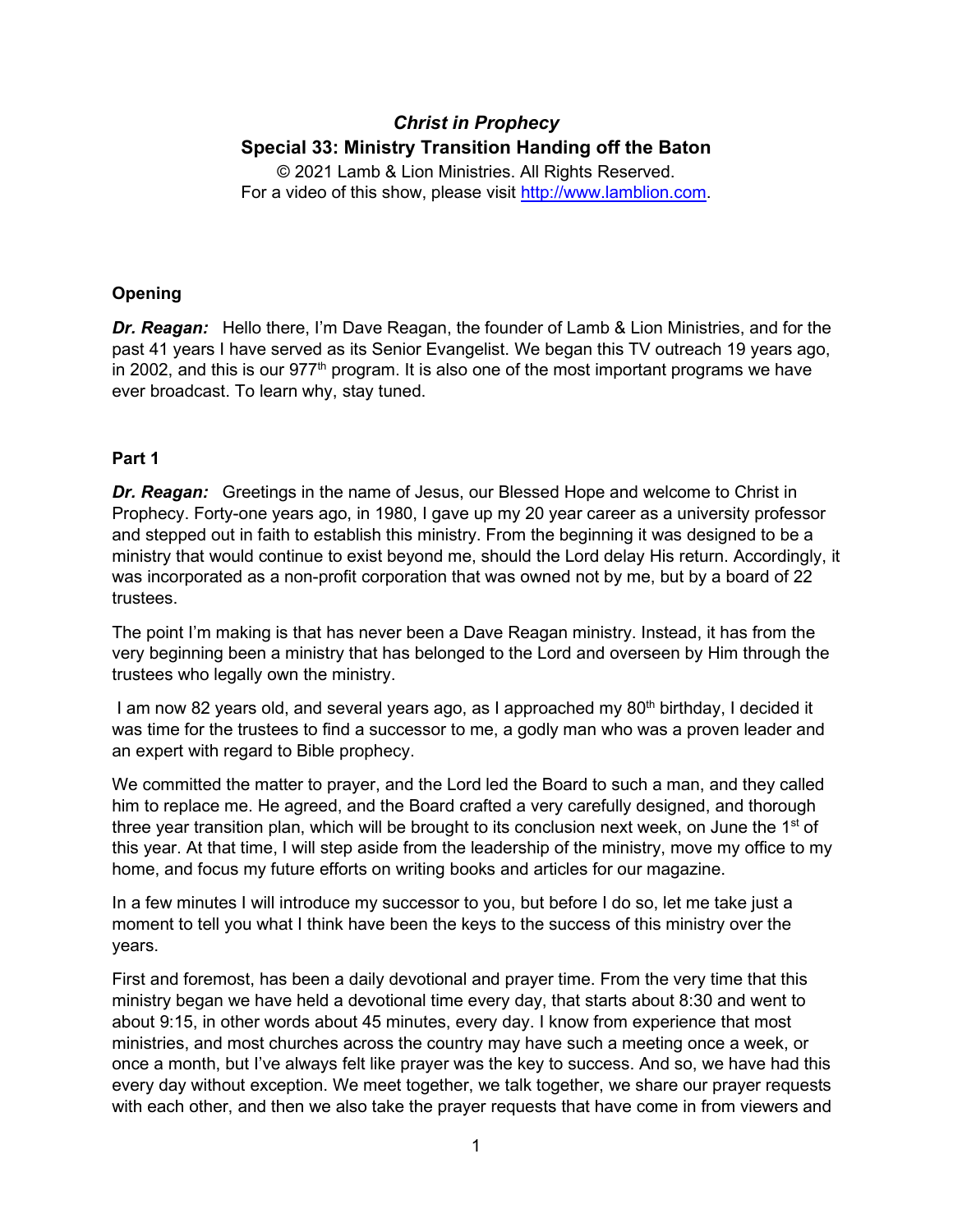we pray over those, and we also pray over ten of our prophecy partners every day. And this to me is the most important reason that God has blessed this ministry over the years.

In fact, not only did we do that, but before I come to the ministry each day I pray personal prayers, and also a prayer for this ministry. In fact, I checked this morning and I'm on page 6,300 of prayers just for this ministry, just for this ministry over 41 years.

Now, the second thing I think that is a key to the success of this ministry, is the fact that the ministry has a call, and that call is very clear, the call is to proclaim the soon coming of Jesus to as many people as possible, as quickly as possible. That is what we founded this ministry for, and that is what we have remained focused on throughout the history of the ministry.

There have been many pressures over the years to move in some other direction. Pressures to emphasize this or that, or that, whatever. And I've always resisted those pressures because I knew that God had called me to do a particular thing and that was to teach the fundamentals of Bible prophecy and proclaim the soon coming of Jesus.

For example, with regard to this television program I've had many people call me, sometimes trustees, sometimes staff members, sometimes just viewers and say, "So, and so has a great witness. You ought to interview that person and they can tell you how God changed their life." And you know that is important. It's important that people hear these witness statements. But that's not what this ministry was founded to do. This ministry was founded to proclaim Bible prophecy, teach it and proclaim the soon coming of Jesus. And I think the Lord has blessed us because we have remained faithful to that.

The only place where we have moved beyond that particular call is that we have always put some emphasis on Apologetics, on the fundamentals of the faith. And one of the reasons we have done that is because Bible prophecy says that in the end times the Church is going to be full of heresy and apostasy, and so we felt an obligation to bring in experts on Apologetics and interview them from time to time about the fundamentals of the faith.

The fourth reason I believe that God has blessed this ministry is because of accountability to a true Board of Trustees. Now, this is something that probably most of you are not familiar with, but I am very familiar with it, and that is the fact that most ministries like ours do not have a true Board of Trustees. Most of them have what is called a Reference Board or a Board of Advisors, but they don't have any real power. Our Board owns the ministry, our Board sets all of the principles of the ministry. And our Board has always had the power to fire me and hire somebody else.

I was responsible to the Board, I had to make monthly reports to them, monthly financial reports as well as written reports about what is going on in the ministry. And I think that is very, very important that any ministry have a true Board of Trustees and not just simply a suggested Board or a Board that just gets together once in a while and may give some suggestions. You need a true Board of Trustees. People need to be under authority.

I've had people over the years say, I'd ask them why they didn't have a true Board of Trustees and they say, "Well, I report to God." Well, God works through people, and He works through trustees who oversee a ministry.

You might be surprised to know that the fifth reason that I believe that we have been so blessed by the Lord is the transparency of financial records. Did you know that one time I sat down, and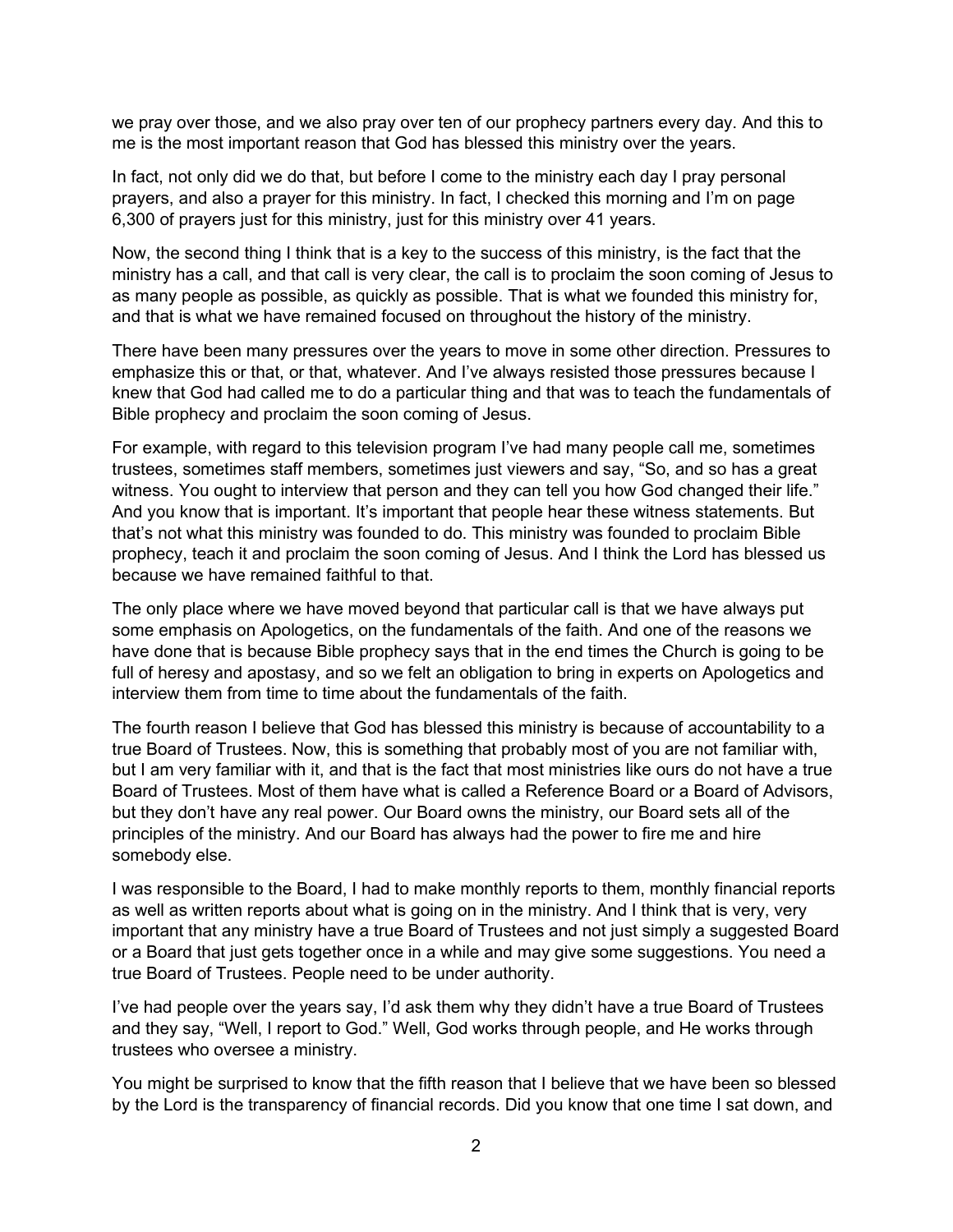I called five or six of the most outstanding ministries, independent ministries in America and asked them for a financial statement, and all five said, "You must be nuts." They said, "That's none of your business." That is not right, folks. When a ministry is supported by donors, when it is supported by donors, that ministry should be open and transparent about all of its financial records, and that is the way we are. We print a monthly financial record of income and expenses and it is available to the press, it is available to the general public, you can have, anybody can get a copy of it.

We have an annual audit that we put on the internet, and you can go to the internet and you can read the audit. We believe that we should be transparent about all operations of the ministry and its finances. If you want to know my salary I would be glad to tell you my salary. We have no financial secrets in this ministry, and most ministries will not tell you anything about their finances.

I think another reason that God has blessed us so much is because we have been operating debt free from the beginning. From the very beginning the trustees made the point that we would always operate debt free. So that when we would get ready for example to build a building, do you know what I would do? We would raise the money for the foundation, pour the foundation, I'd take a photograph of the foundation, we would put it into our next newsletter, and then we'd say, "Okay, it's time to put the walls up. Here's what that's going to cost." And then when we got the walls up, we say, "Okay, now it is time to put a roof on it." "And now it's time to do the interior." And we would do each step as we had the money. And guess what? When we finished the building, it was paid for. And so, our buildings and our equipment are paid for. It's one of the reasons that we were able to make it through the pandemic without any major problem because everything was paid for.

Another reason that God has blessed this is because we have served as a channel of blessings to other ministries. We have helped establish five other ministries, four of which were Bible prophecy ministries. In addition to that we have also supported many ministries around the world, I think now more, something like 12-13 ministries we support around the world. Last year we gave almost \$400,000 to other ministries. We've been a channel of support, not only supporting the establishment of ministries, but supporting them financially over the years. And God has blessed us for doing that.

And then there is another reason that God has blessed us and that is because we have been very flexible with regard to changes in technology. This has been something that has been very important in the history of this ministry. When we first started we had no internet. There was no internet whatsoever. It is so difficult to start a ministry without people knowing who you are. And we had no internet for 15 years, not until 1995 where we had any internet access. So, nobody knew who I was. I spent I think the first five years talking to little country churches. And of course, God was developing me, and developing the message. And so, I was holding 40-45 meetings a year. And this was very important, but still we needed to get into technology.

So, in 1987 I took a sabbatical and during that year I began writing books. And when that year was over with I was so pleased with what had been done with those books that I decided I'd cut my meetings in half, to go from 40 to 20, and to focus instead on writing, developing the newsletter we had into a magazine, and also writing more and more books.

In addition to that we had a website that developed in 1995, but it was a website that was mainly just a library of articles, that's all it was. And I wanted a website that was alive. A website that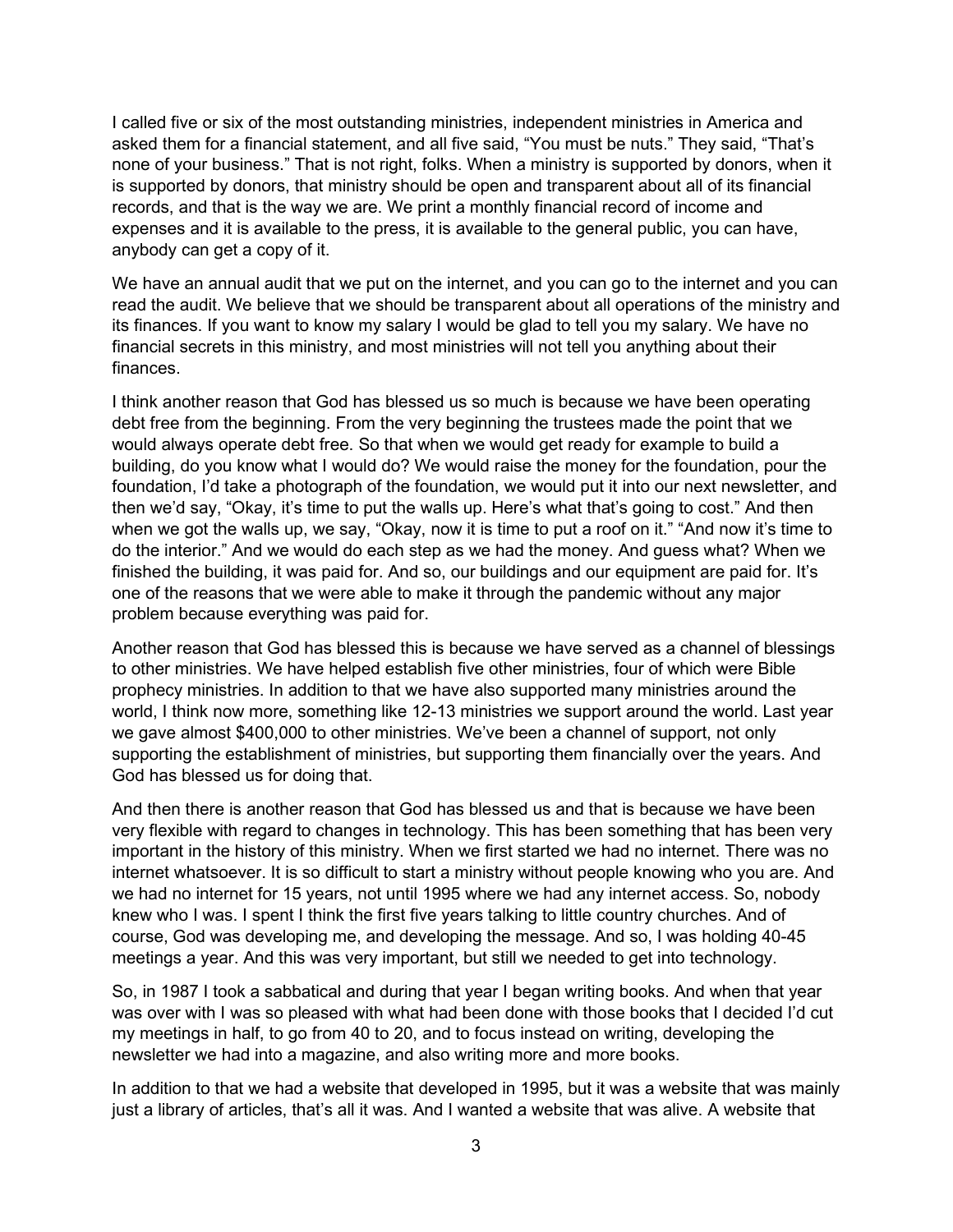was vibrant. A website that was interacting with people on a personal basis. And so, we prayed about that and blessed to have Nathan Jones come and join our ministry. A man who knew Bible prophecy, knew everything there was to know about websites. And he completely revolutionized our website to make it a very active outreach. In fact, I would imagine we've reached more people through that website then any other means of outreach.

We've also gone into television, and many other aspects of technology, and because of that I think God has blessed our ministry. But the most important thing was prayer, and I would urge you to start each day with prayer also. If you don't have time for prayer, you are too busy. Start your day, every day with a devotional, and when you spend some time in the Word of God, and you spend some time praying about every aspect of your life and all the needs of those in your family, and God will bless you richly for doing that.

Now, in a moment what I'm going to do, is if you will stay tuned, I'm going to make an important announcement as to my successor. So, just in a moment after an announcement I'll introduce you to him.

#### **Part 2**

*Dr. Reagan:* Welcome back to Christ in Prophecy and our discussion of this ministry's transition of leadership. As you can see I have been joined in the studio by two of my colleagues, my co-host, Nathan Jones, and who also serves as the ministry's Internet Evangelist, and my designated successor, Colonel Tim Moore. Before I introduce you to Tim in detail I want to read a Scripture. And the Scripture that I have in mind is from Ecclesiastes chapter 3, it says, "There is a right time for everything, a time to be born, a time to die; a time to plant, time to harvest; time to destroy, a time to rebuild; a time to cry, a time to laugh; a time to grieve, a time to dance. And I might add a time to retire, and a time for a new vision.

I've had people tell me over and over, it's not biblical to retire, no place in the Bible can you find of somebody retiring. Well, that is not true at all. In Numbers 8:21-24 it says, "The Lord instructed Moses, 'The Levites are to begin serving in the Tabernacle at the age of 25 and are to retire at the age of 50. After retirement they can assist with various light duties but will have no regular responsibilities.'" So, retirement is a biblical concept. But you know a person who is called to serve the Lord never really retires. I'm going to retire to my house, and focus on writing, writing for the magazine and writing books. So, I will still be doing that, but not in a leadership position in this ministry.

I have always referred to Tim as a Renaissance Man because he has excelled in so many ways. You know he is a graduate of the Air Force Academy. He completed 30 years of service in the Air Force, before retiring as a full bird Colonel, which is awesome to me. And while serving in the Air Force Reserves he was elected to the Kentucky State House of Representatives in 2006. He proceeded to serve 13 years as a Conservative leader.

During his tenure as a legislator, Tim chaired the Veterans, Military Affairs, and Public Protection Committee, as well as the Pro-Life Caucus and the Prayer Caucus. He instituted an annual Convocation of Prayer and advocated godly policies with consistent conviction. And, while simultaneously serving in the Air Force Reserves, and in the Legislature, he held down a job as a pilot, and pilot instructor for one of the nations' foremost commercial airlines.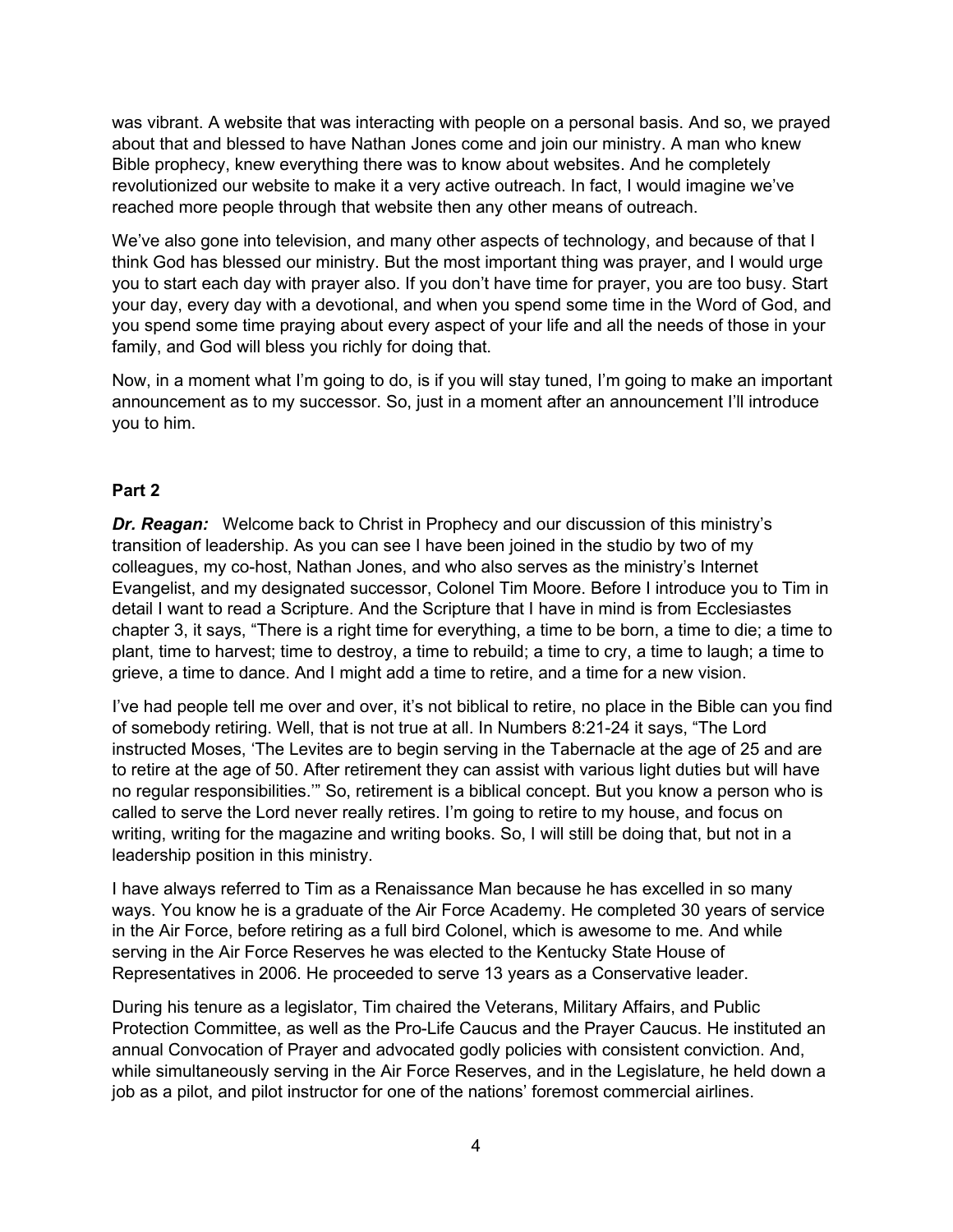Oh, and I should also add that while managing all three of these demanding jobs at the same time, he has also served this ministry in his spare time, for the past six years as a volunteer evangelist, speaking at churches and conferences all across our nation about Bible prophecy.

Whew! I get tired just talking about all of his involvements. But most of all, I feel that this ministry is being greatly blessed by God to have such an outstanding, proven leader to take over the leadership of this ministry.

Nathan, how about sharing your thoughts about this?

*Nathan Jones:* Well, I've been now with the ministry 14 years. And when I came on to this ministry you were approaching 70. And so, you hear a lot of ministries where the lead founder when he passes away, so does the ministry. And I was concerned at the time, I thought, well, my run here at the ministry will probably be four years tops. And you have worked into your 80's, and you still have the energy of a 50 year old. But there is a lot of concern amongst the people, the staff, where is the ministry going? Is it going to fold when Dr. Reagan retires, or heaven forbids passes unexpectedly? But you've always had a vision and a passion for the soon return of Jesus Christ, and you want that message to continue and grow. And over the years Tim has joined us more and more, and taken on, and he shares that passion and that vision. And you want to see this message go past you, and that's to be commended. I think everybody in the audience is excited about that.

So, Tim and I we share the same passion for the soon return of Jesus Christ. Tim and I work very well together. I'm excited about the leadership opportunities, and experience that he is bringing to the ministry. And that will allow me to focus continually on the expanding internet ministry, while he takes on the daily leadership ministry, and plans all this stuff, and has a new vision for the future. And it is exciting times that are coming ahead. So, as I mourn the passing. I'm wearing black. I'm mourning the passing of my mentor David Reagan. I'm getting a new mentor and a new colleague who is going to take this message and continue to expand it and grow it, and reach everybody as quickly as we can, as many people as we can with the message of Jesus Christ.

*Dr. Reagan:* Well, thank you, Nathan, I appreciate that. You know one of the advantages of this transition that we have been going through for several years is that everybody on the staff knows Tim very well, and he knows all of them well. And what would you say is the attitude of the staff toward the transition?

*Nathan Jones:* Tim is already a staff member. I mean we don't see him as some new guy coming in. He's been working with us for a few years now. We've known for three years now that he would be coming in and taking over the leadership position. He's been on TV shows. We've done conferences together. He's already planning future conferences and events. A lot is going on, so Tim is already part of it, so I don't see it really as a transition, but more of just a change of roles a bit.

*Tim Moore:* We are co-laborers in Christ already, and as you said, have already been planning somethings down the road. And I'm excited, I think the staff has shared that excitement. I appreciate you saying so.

*Dr. Reagan:* Well, I know one things, folks, and that is that Tim has spent a lot of time over the last few years speaking at churches and conferences all across this nation. And he has, the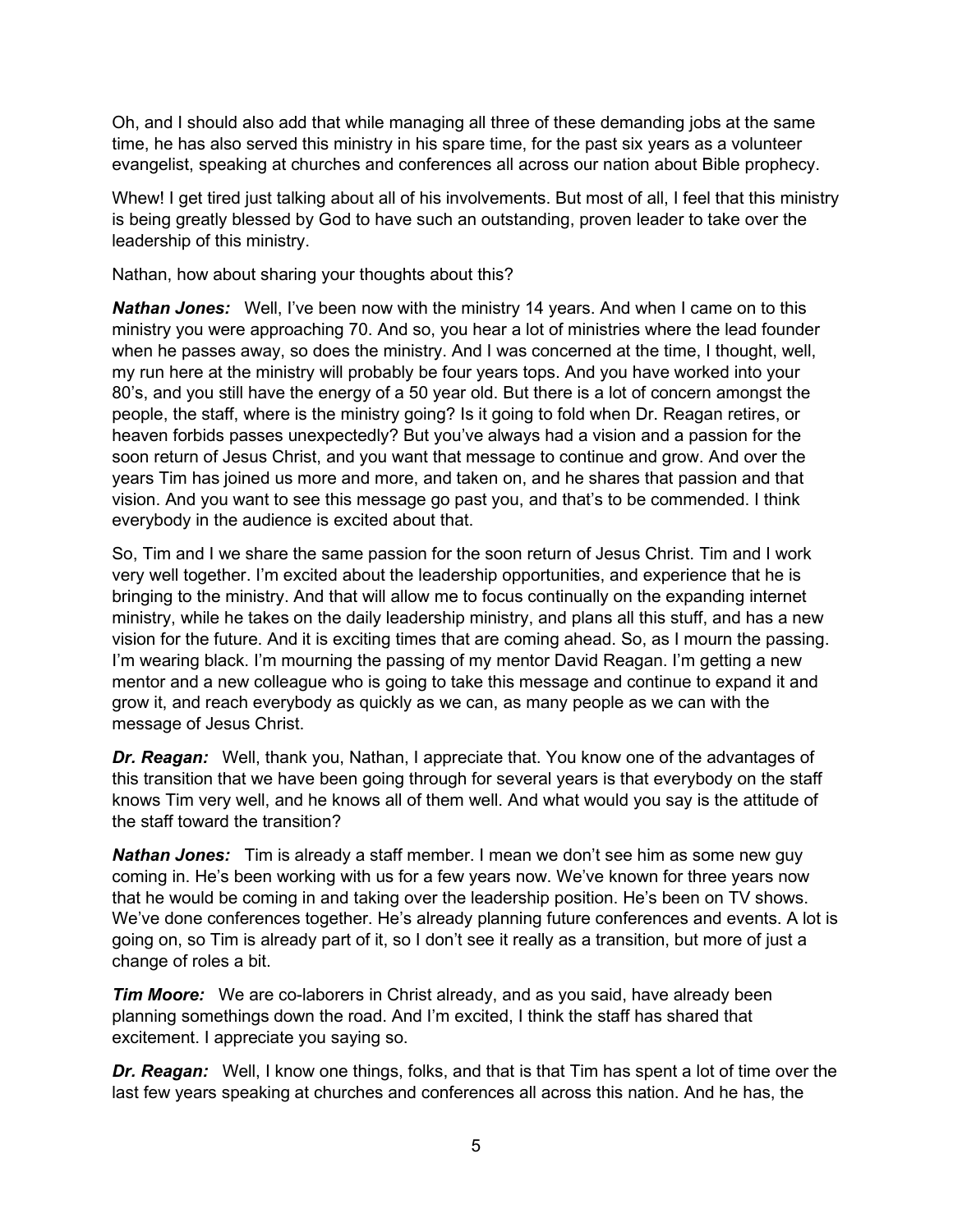Lord has really developed him in terms of his presentations, and he really knows Bible prophecy, and so you are going to see this ministry continue to focus on the that. Also, Tim has been the one who has led the pilgrimages to Israel over the past, what? Six years, or something like that.

### *Tim Moore:* Yes, Sir.

*Dr. Reagan:* I had to stop, that was one of my favorite things to do, but I had to stop it because my wife became so ill, and I couldn't leave her. And so, I asked Tim to step in and take that role. He had already been to Israel with me I think three times, and he had been trained in how to lead a group. And so, he became a real polished leader of groups to Israel and has done so many over the years, he knows Israel backward and forward, so that is another positive aspect of his taking over this ministry. Why don't you talk about that for a moment.

*Tim Moore:* Well, when you first invited me to become involved in the ministry it really was a dream come true. I didn't imagine that I would be able to actually work with Lamb & Lion Ministries. I volunteered to come down and help stuff envelopes. But when you said, "I want you to lead the pilgrimages to Israel." I realized that all of the training I had in the Air Force and various capacity really suited for that role, and it just resonated in my heart. I had a thrill of leading people to see what the Lord is doing there in the Promise Land right before our very eyes.

*Dr. Reagan:* People do not realize what a challenge that is, because when you are leading 50 people around a foreign country at any given moment somebody has lost a passport, somebody's misplaced a purse, somebody's ill.

*Tim Moore:* But it has been a great blessing and joy. And I've led many people already. I look forward to future trips. And hopefully Nathan and I someday can be back there together again.

*Dr. Reagan:* Hey, yes.

*Tim Moore:* But it is a great joy to be able to take folks to Israel.

**Dr. Reagan:** Well, Tim I would like to portray the passage of the leadership baton, you know passing the baton in this ministry as we have on this picture behind me. I'd like to do that in a symbolic way. But before I do so, let me take a moment to explain something. Folks, during the 41 years I've served this ministry there have been many very blessed moments for me, and one of those occurred in July of 2016 when I was asked to be the keynote speaker at the Messianic Jewish Alliance of America's annual convention which was held at Messiah University in Pennsylvania, this is a big convention, it lasted a week and there are thousands there. I spoke on the evil of Replacement Theology; the idea that God has rejected and replaced the Jewish people with the Church. When I finished that evening and started to walk off the stage, I noticed a group of half-dozen Messianic Rabbis walking on the stage toward me, so I stepped aside to let them pass. But instead, they grabbed me by the arm and lead me back out on the stage. I had no idea what the were doing. They then stunned me by announcing that they were going to ordain me as an honorary Messianic Rabbi. As a momento of the ceremony they gave me this very, very beautiful prayer shawl which is in this case here. And I want to pass this along. This is one of my most precious possessions, and I want to pass it along to Tim as a symbolic gesture of the passing of the baton from one leader to another. And I want to ask Nathan to help us with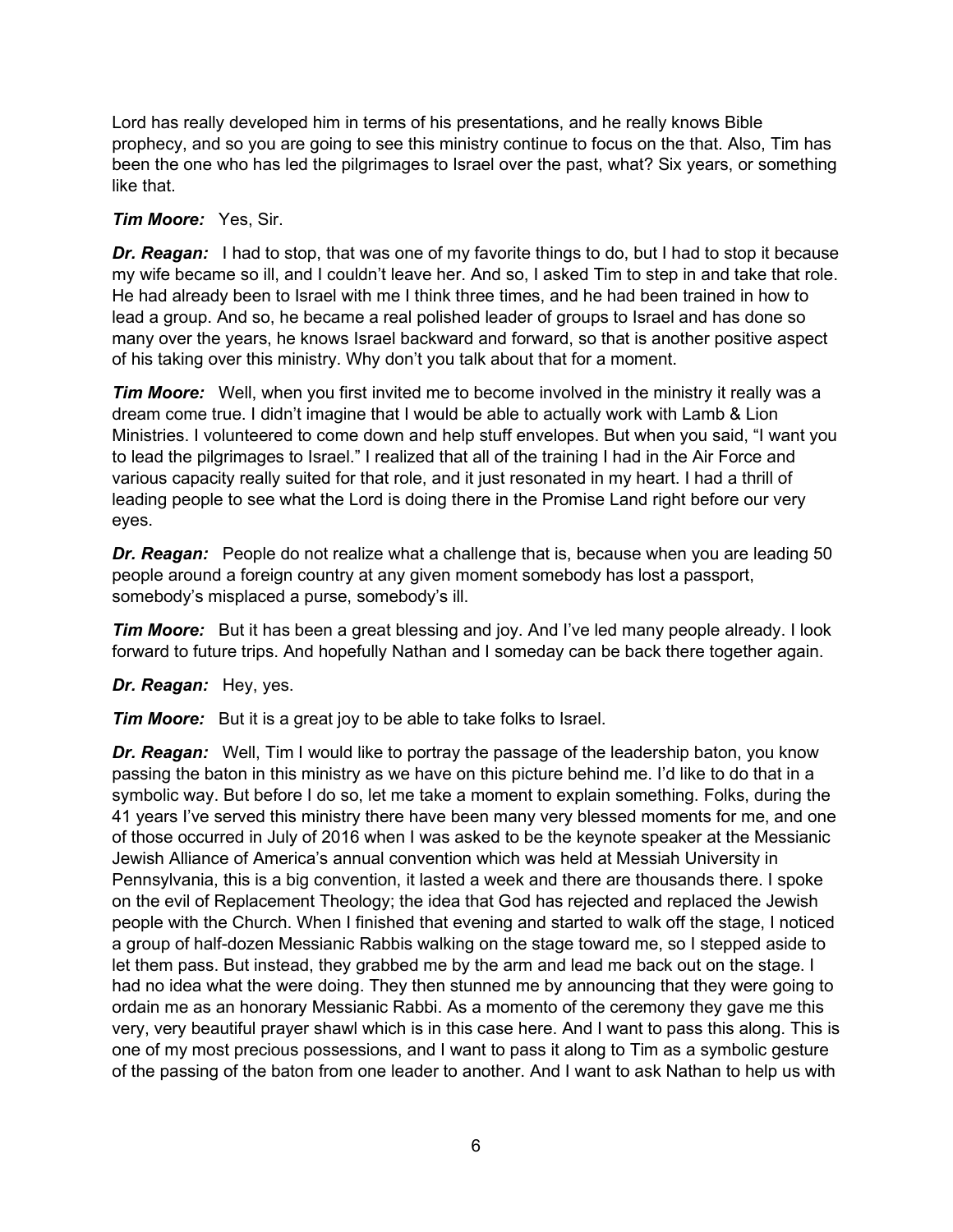this. So, let's step up and do that right now. Here is a beautiful prayer shawl that they gave me. And we will put it around your shoulders here. Here we go. Alright. And how about a yarmulke?

*Tim Moore:* Okay, a kippa as well.

*Dr. Reagan:* We are going to make you Orthodox here.

*Tim Moore:* Alright, for the moment I am honored. Thank you very, very much.

*Dr. Reagan:* Okay, God bless you brother.

*Tim Moore:* Wow, well. Thank you, Dave and Nathan. And Dave thank you, quite frankly, for the trust that you have put into me, and the encouragement you have offered me these many months, and these past years. I really am honored to follow in your footsteps and humbled by the call that you have placed on my life, and the Lord Himself has placed on my life as Director and Senior Evangelist here at Lamb & Lion Ministries. You know folks, throughout our transition over the past three years it has been or collective hope that Jesus Christ would make this final passage of the baton unnecessary because we all hoped that He would call Himself in the Rapture. But exercising the same responsibility that David Reagan has demonstrated for 41 years, we prepared for this day with thoughtful intentionality. Our theme verse for this transition was Proverbs 16:9, "The mind of man plans his way, but the LORD directs his steps." And looking back, we did make many plans, but the Lord certainly has directed our path.

As I stand before you today, it may look like this tallit that Dave and Nathan placed on me is a lightweight garment. But I can tell you that I feel the great weight of responsibility it represents. From this day forward, I'll be responsible for day-to-day operations at Lamb & Lion Ministries, our weekly episodes of Christ in Prophecy, our bimonthly Lamplighter magazine, serving as President of our Board of Trustees, and interacting with donors and sister ministries. I'll be casting the vision for how we continue to fulfill our mission. Sort of like Solomon following King David, I understand the challenge before me, and the size of the shoes I have to fill.

The immensity of that challenge would be overwhelming, except for one thing, and that is conveyed by Dave's own description of what he laid on my shoulders today. He called this a prayer shawl. To me this represents the prayers of our staff, our Trustees, our Prophecy Partners and supporters, ministry partners and fellow ministers and evangelists, my family, and my own prayers. I hope it will also represent the prayers of all of you who are watching this program. Please know that I welcome, and need, your prayers.

I'm also wearing a yarmulke, or kippa, as Nathan said, observant Jewish men wear this as a testimony of their reverence of God, and to remind them that He is always above them and watching over them. To cite Solomon again, without the Lord's constant leading, His continuing direction of my path and this ministry's future, we would not know our left from our right, or whether to come in or go out.

But with His Holy Spirit to lead and empower us, we will continue to fulfill the call placed on David Reagan 41 years ago. We will proclaim the soon return of Jesus Christ to as many people as possible as quickly as possible.

As we begin a new era at Lamb & Lion Ministries, or what some of our friends might refer to as a new dispensation, I make this pledge: I will love the Lord with all my heart and soul and